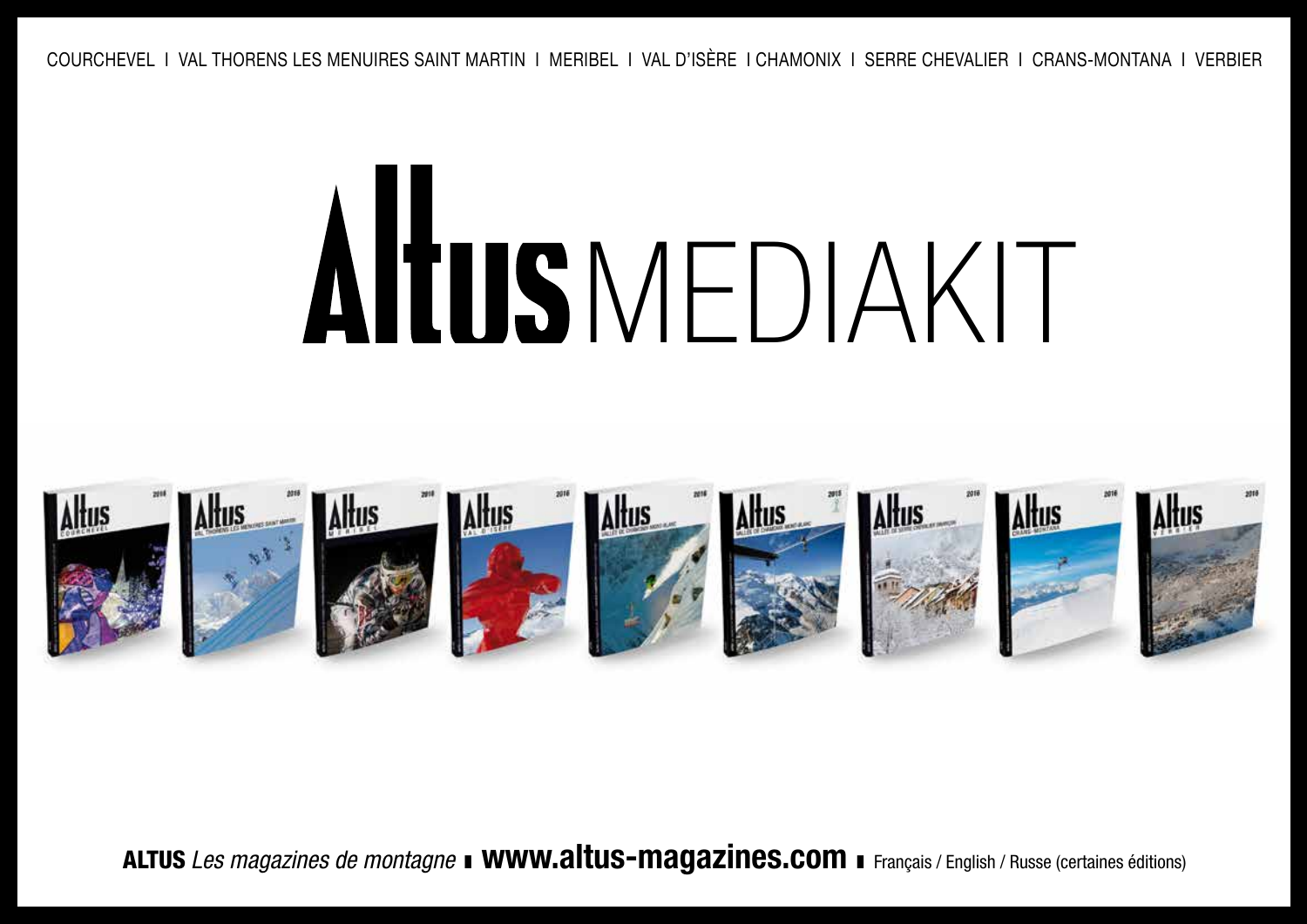## Premium Advertising combining sport and luxury

*The quality of a national magazine with targeted communication, offering the choice of publication in one or more titles /Brochures/magazines.*

**Annual release all sites:** December ( Altus Chamonix Summer: June) **Printing:** 155 000 copies Courchevel / Meribel / Val Thorens Les Menuires Saint Martin / Verbier / Crans Montana: 15 000 copies for each site Chamonix Summer and Winter, Val D'Isere and Serre Chevallier: 20 000 copies for each site **1 300 distribution points for paper version in resorts:**  hotels restaurants, shops, estate agents, tourist offices, special events, etc.

**Digital distribution:** for consultation and browsing all over the world "www.altus-magazines.com"

Referenced google pages/ Download with the QR code

**Premium readership:** clientele from national and international ski resorts, influential decision makers, high purchasing power

*Environmentally friendly magazines printed on paper from durable development sources*

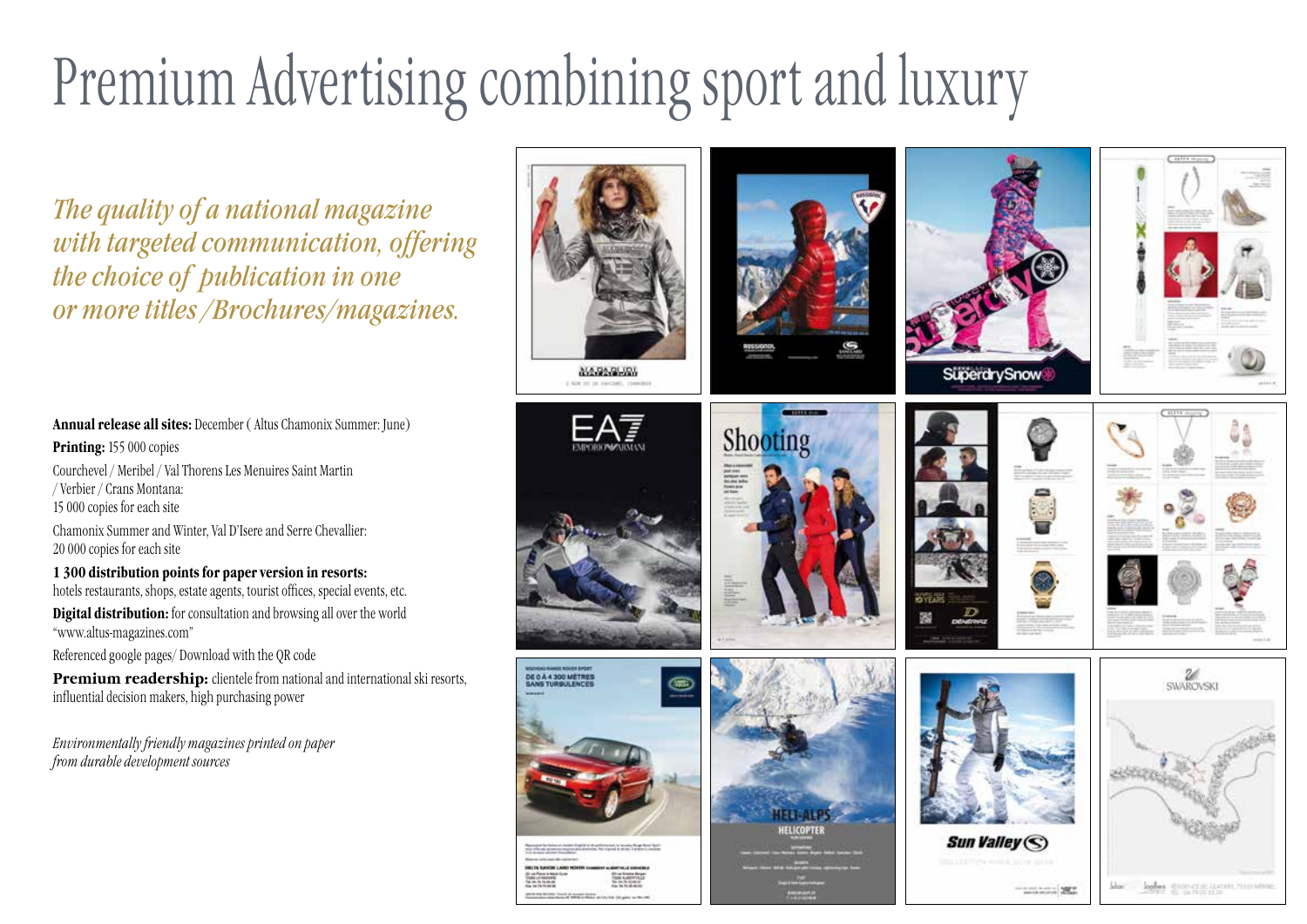## A magazine which promotes the real values of the mountains

*The high quality of Altus magazines, makes it an excellent form of communication , it is addressed to the clientele of some of the most reputable Winter and Summer resorts in the French and Swiss Alps.*

#### **Contents**

- Documentaries geared towards the mountains: nature, sport, history, economy….
- Articles specific to each resort
- Shopping
- Altus photo shoots with models and professional photographer

#### **Editing and Texts**

- Written by professional journalists and photographers
- Bilingual and Trilingual magazines (French, English, Russian) depending on resort